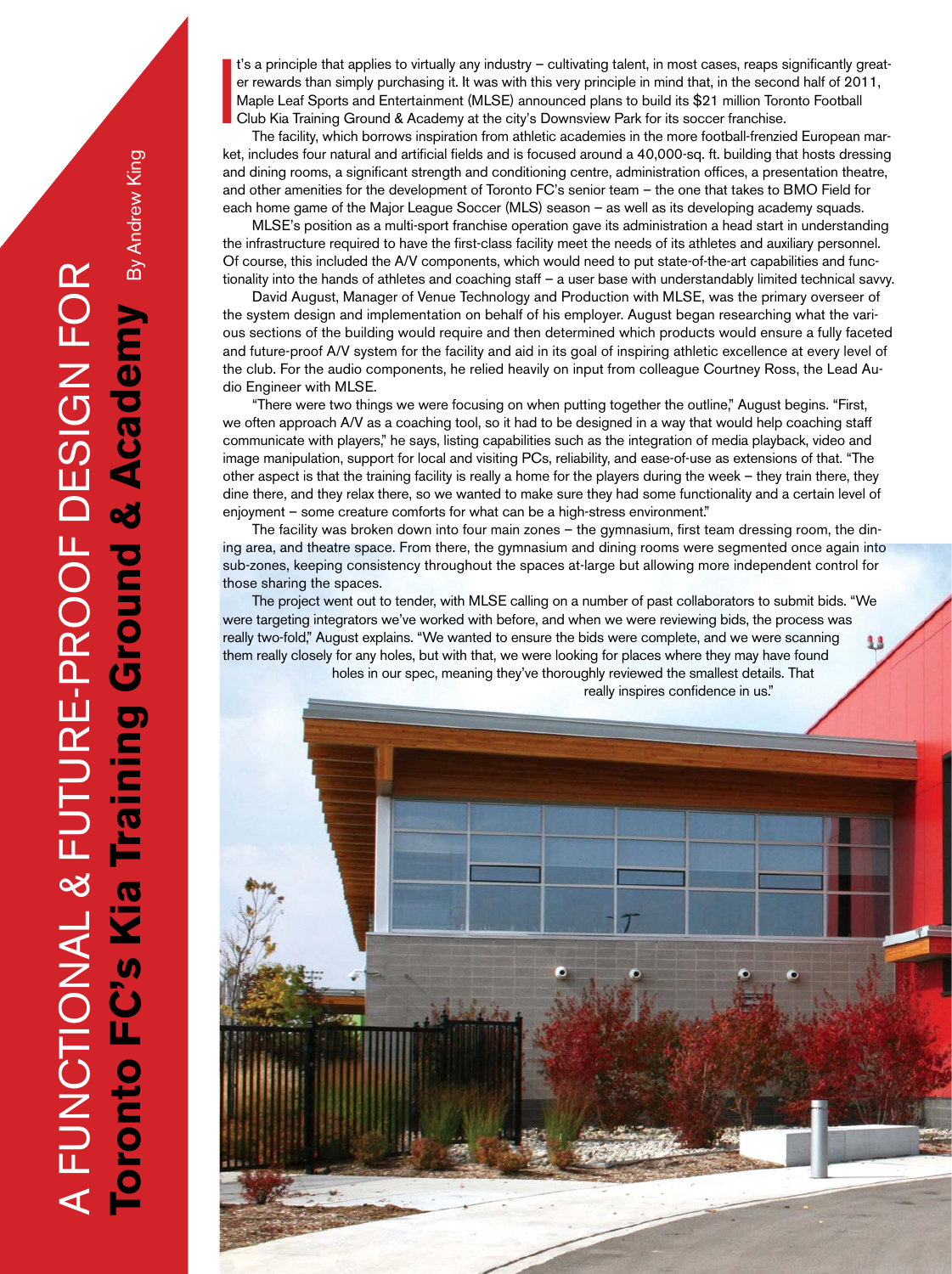"I looked at the spec and it really fit the kind of work we do," comments RP Dynamics Senior Account Manager, Cynthia Wong, CTS. RP Dynamics' bid was accepted and the firm's work was underway. "From our standpoint," adds Wong, "I'd like to believe what [MLSE likes] about working with us is our attention to detail – whether it's colour-matching components or speaker layout, everything is re-verified and reconfirmed before we begin."

 Tying the audio system together across the various zones is Rane's relatively new HAL DSP platform and its complementing RAD2s (Remote Audio Devices) to offer inputs and a variety of controls with simple operation that suited the space and offered plenty of flexibility and a foolproof experience for daily operation.

In total, RP Dynamics installed Rane RAD2s in five locations throughout the facility, each offering XLR, stereo RCA, and 3.55 mm inputs for simple plug-and-play operation in the various spaces. Along with the input panels came five complementing DR3 digital smart remotes that, via two knobs and a backlit programmable LCD display, offered volume control for the different sources. Finally, each RAD2 station features a Crestron dock welcoming iOS devices.

Comments August: "There is a wide spectrum of people using the system, and some aren't technically-oriented, nor should they be if their objectives in the space are to focus and train. We wanted the best flexibility with the simplest and most informative control panel, and the HAL platform met those needs perfectly." He adds

that, regarding audio quality, the A/D converters offered by the RADs right at the input panel plus its digital audio over Cat-5 back to the central HAL1 processor in the equipment room offered broadcast-quality audio throughout the entire system.

The HAL platform also fit with the mandate of achieving high levels of functionality, user friendliness, and considerable potential for future expandability. "I quite liked the Rane product because of that," states Wong. "It was a lot easier to operate than I initially thought it would be."

Mike Sones, Senior Technician with RP Dynamics and the project manager and lead programmer for the Kia Training Ground & Academy, elaborates: "An open-source DSP is always easier to control," and adds that since the platform is entirely Cat-5 based, the electrical contractor was able to handle all of the wire pulls, resulting in minimal troubleshooting and labour costs.

It also reduced costs for wiring infrastructure and the need for additional components as the platform maximizes its use of pairs in a typical Cat-5 cable and relays signals upwards of 500 ft. – notably high for an Ethernet-based product – between the RAD2s and the main HAL1 unit in the control room. What's more, each unit confirms that the wiring is properly terminated, saving time during the physical integration.

"The HAL control panels are nice and simple," Sones continues. "They do exactly what they're supposed to; they're easy to program and easy to use." The ease of programming can largely

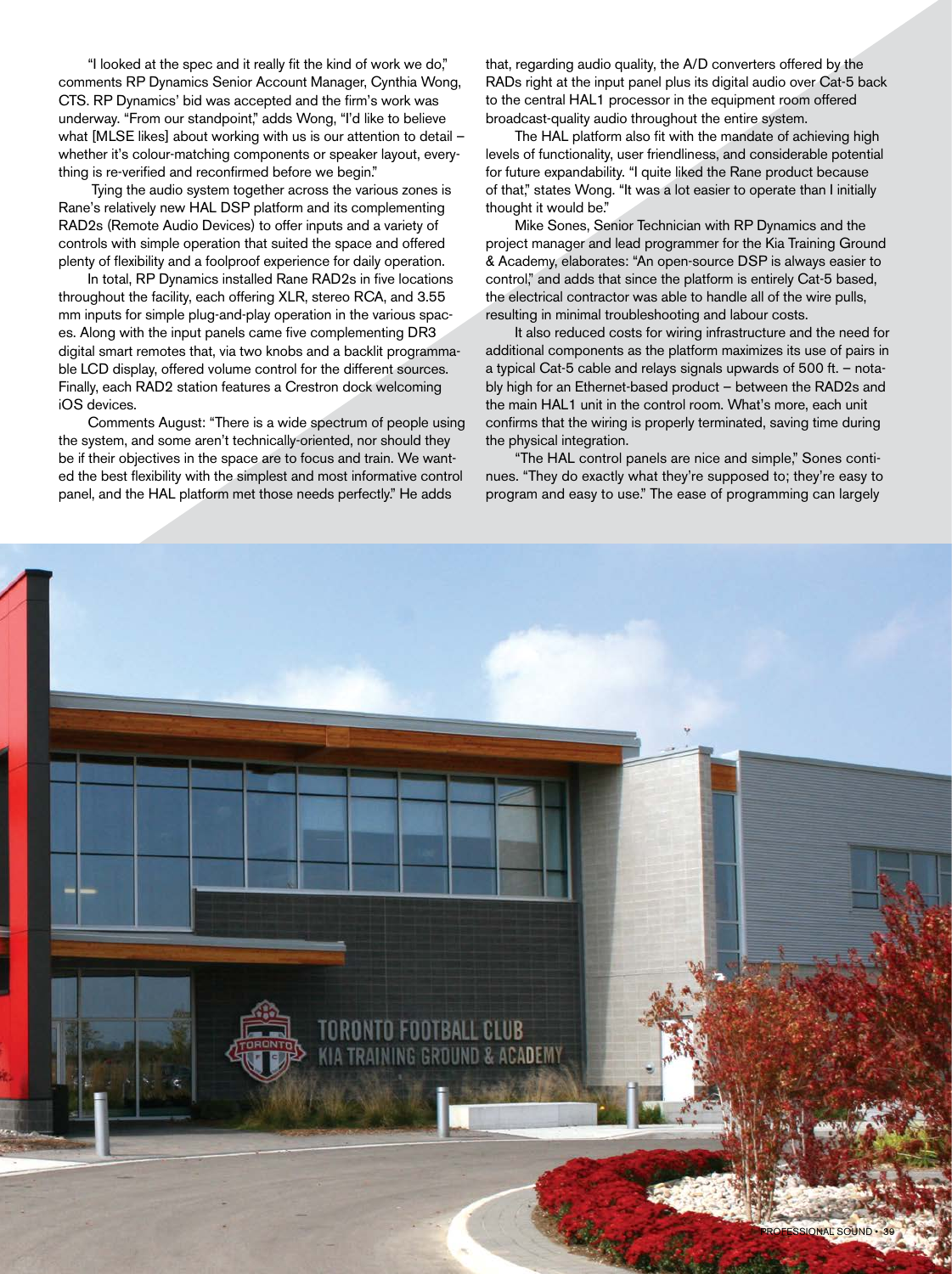





ι

# **SPORTING EQUIPMENT**

#### **A list of select components comprising the A/V system at TFC's Kia Training Ground & Academy, courtesy of RP Dynamics.**

# **ZONE 1.1 - LOWER GYMNASIUM**

- 2 x Renkus-Heinz CFX121 12-in. Full Range Loudspeakers
- 1 x Renkus-Heinz CFX12S Subwoofer 1 x Rane DR-3 Selection & Level
- Remote 1 x Crestron CEN-DOCV-DSW Wall
- Mount iPod Dock
- 2 x Rane RAD2 Audio Input Plates (XLR3F, 3.5 mm, 2 x RCA)

#### **ZONE 1.2 - GYMNASIUM LOFT**

- 2 x Renkus-Heinz CFX61 6-in. Full Range Loudspeakers
- 1 x Rane DR-3 Selection & Level Remote

# **ZONE 2 - FIRST TEAM DRESSING ROOM**

- 1 x SMART SBID-L450-MP Interactive Display Overlay For Select 50-in. Large Bezel Flat Panel Displays (Includes SMART Meeting Pro Software)
- 2 x Renkus-Heinz CFX81 8-in. Full Range Loudspeakers
- 1 x Renkus-Heinz CFX12S Subwoofer
- 1 x Rane DR-3 Selection & Level Remote
- 1 x Crestron CEN-DOCV-DSW Wall Mount iPod Dock
- 1 x Rane RAD2 Audio Input Plate (XLR3F, 3.5 mm, 2 x RCA)

# **ZONE 3.1 - FIRST TEAM DINING ROOM**

- 2 x Renkus-Heinz CFX81 8-in. Full Range Loudspeakers
- 1 x Rane DR-3 Selection & Level Remote 1 x Crestron CEN-DOCV-DSW
- Wall Mount iPod Dock
- 1 x Rane RAD2 Audio Input Plate (XLR3F, 3.5 mm, 2 x RCA)

#### **ZONE 3.2 - DINING ROOM**

- 2 x Renkus Heinz CFX81 8-in. Full Range Loudspeakers
- 1 x Rane DR-3 Selection & Level Remote
- 1 x Crestron CEN-DOCV-DSW Wall Mount iPod Dock
- 1 x Rane RAD2 Audio Input Plate (XLR3F, 3.5 mm, 2 x RCA)

# **ZONE 4 - THEATRE ROOM**

- 2 x Renkus-Heinz CFX81 8-in. Full Range Loudspeakers
- 1 x Mitsubishi WD8200U 6,500-Lumen 1280 x 800 Projector
- 1 x Custom Projector Ceiling Mount
- 1 x Draper Targa Motorized Front Projection Screen, 16:9 Format, 106 in. H x 188 in. W XT1000e Surface With Low Voltage **Controller**
- 1 x SMART SP518NP Podium 518 Interactive Pen Display With SMART Meeting Pro Software
- 1 x Shure MX418/C Gooseneck Microphone
- 1 x Custom Input Plate With HDMI & VGA + Audio Inputs
- 1 x Crestron TPMC-4SMD Touch Panel Control
- 1 x Crestron PWE-4803RU PoE Injector
- 1 x Custom Wireless Keyboard & Mouse
- 1 x Custom PowerPoint Trigger
- 1 x Exact Furniture EF-PM-550 Wooden Podium, Wired With XLR Connections

# **RACK EQUIPMENT & COMPONENTS**

- 1 x Middle Atlantic BGR-45SA-32 Equipment Rack 6 x Middle Atlantic LL-VC21
- Leverlock Vertical Channel Laces
- 6 x Middle Atlantic LL-HC21 Leverlock Horizontal Channel Laces
- 1 x Middle Atlantic Lacing Bars Set
- 1 x Middle Atlantic VFD-45A Vented Front Door
- 4 x Middle Atlantic LF-HD Leveling Feet
- 1 x Middle Atlantic VBK-BGR Vent Block Kit
- 1 x Middle Atlantic BGR-276FT-FC Thermostatically Controlled Fan Top
- 1 x Denon DBP-1611UDP Blu-ray Player
- 1 x Extron 60-770-01 AVT 200HD ATSC & HDTV Cable Tuner
- 1 x Shure SLX124/85/SM58 Wireless Handheld Mic/Lav Combo Kit
- 1 x Crestron CP2e Controller
- 1 x Crestron PW-2420RU Power Supply For CP2e
- 1 x Crestron TPMC-4SMD Touch Panel Control
- 1 x D-Link PoE Switch
- 1 x Biamp Nexia TC Teleconferencing DSP
- 1 x Kramer VP-729 Scaler Switcher
- 1 x Custom Input Plate With VGA & HDMI
- 1 x Rane HAL1 Audio Processor
- 1 x Rane EXP1 Expander Port For HAL Processor
- 1 x Furman M-8x2 Power Conditioner
- 1 x Surgex SA966 Surge Protection For Rane HAL1 Processor
- 1 x APC BE-350G UPS
- 5 x Lab.gruppen E4:2 Power **Amplifiers**
- 1 x Lab.gruppen E12:2 Power Amplifier